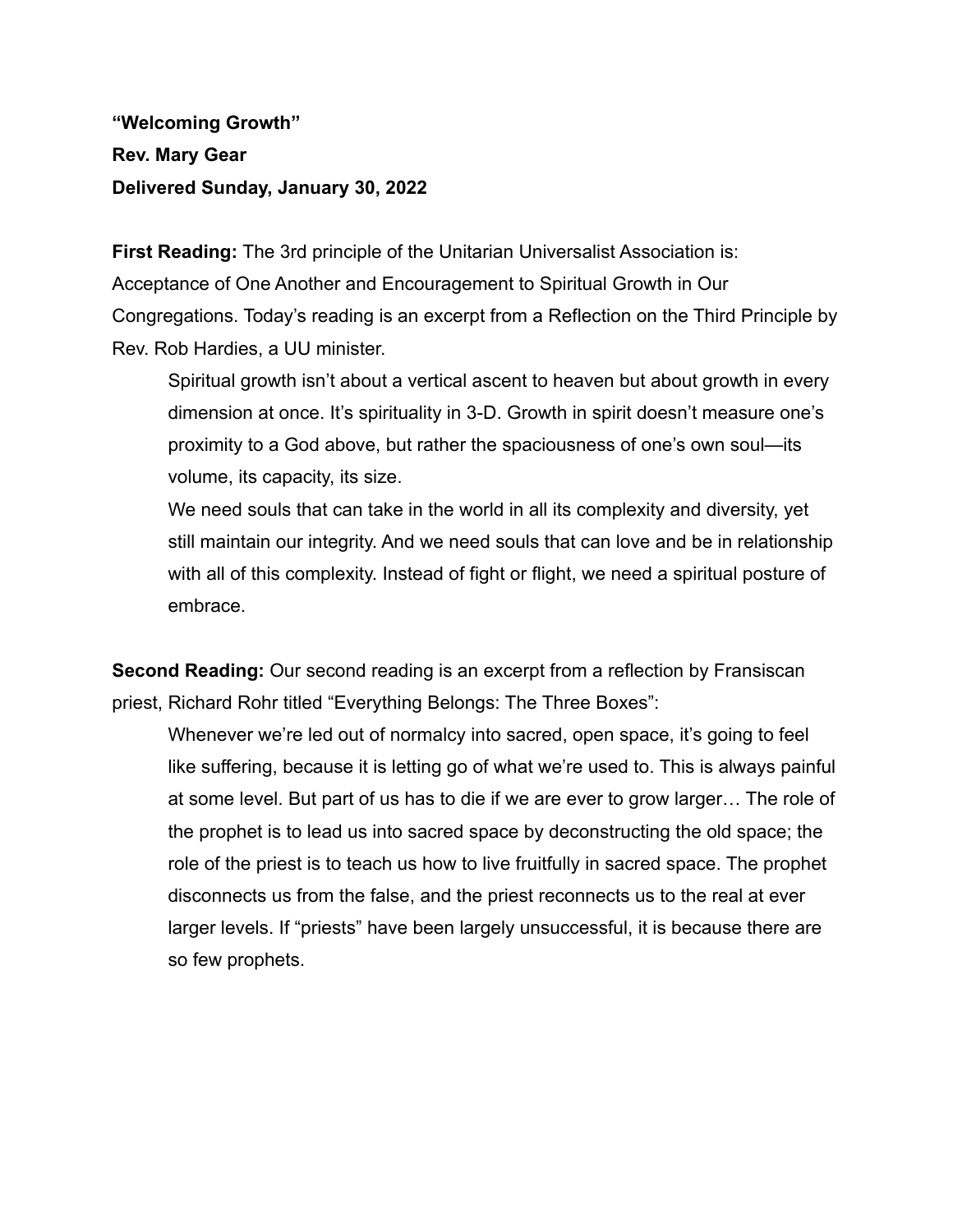## **Sermon/Homily: Welcoming Growth**

Three years ago, when I was in search of a congregation to serve, I read the materials from quite a few congregations that were in search of a minister to serve them. There were several things about OUUC that stood out and that made me consider the possibility. One was that the social justice work here was named "Faith in Action." That told me that this congregation wasn't afraid of words like "faith" even though the language of reverence carries some baggage that may need to be unpacked and sorted through. It also told me that this was a congregation that understood how important it is to know our values and to act in ways that bring our values into the world. Values like interconnection, dignity and transformation. This was a congregation that knew about putting faith into action.

How a congregation brings its life energy into the life of the world and works for justice, that is one of the ways that congregations grow. People who study congregations call this "incarnational growth." This simply means making an abstract concept more concrete; like making values real, like putting faith into action.

Scholars say that incarnational growth is only one of five ways that congregations grow, and that a healthy congregation grows in all these ways. For those of you who like to get more information after a service, we'll put in the chat a link to these five ways to grow.

[put in chat: <https://www.uua.org/leadership/library/five-types-growth>]

Another way that congregations grow is organically. This simply means how a congregation builds a community, one that supports individual growth, connection, and making a difference in the world. It's about the governance model, or how a congregation makes decisions and allocates authority and responsibility. It includes the congregational covenant or the agreements we make about how to be together. It's about having physical space and staff to support the size of the congregation. We've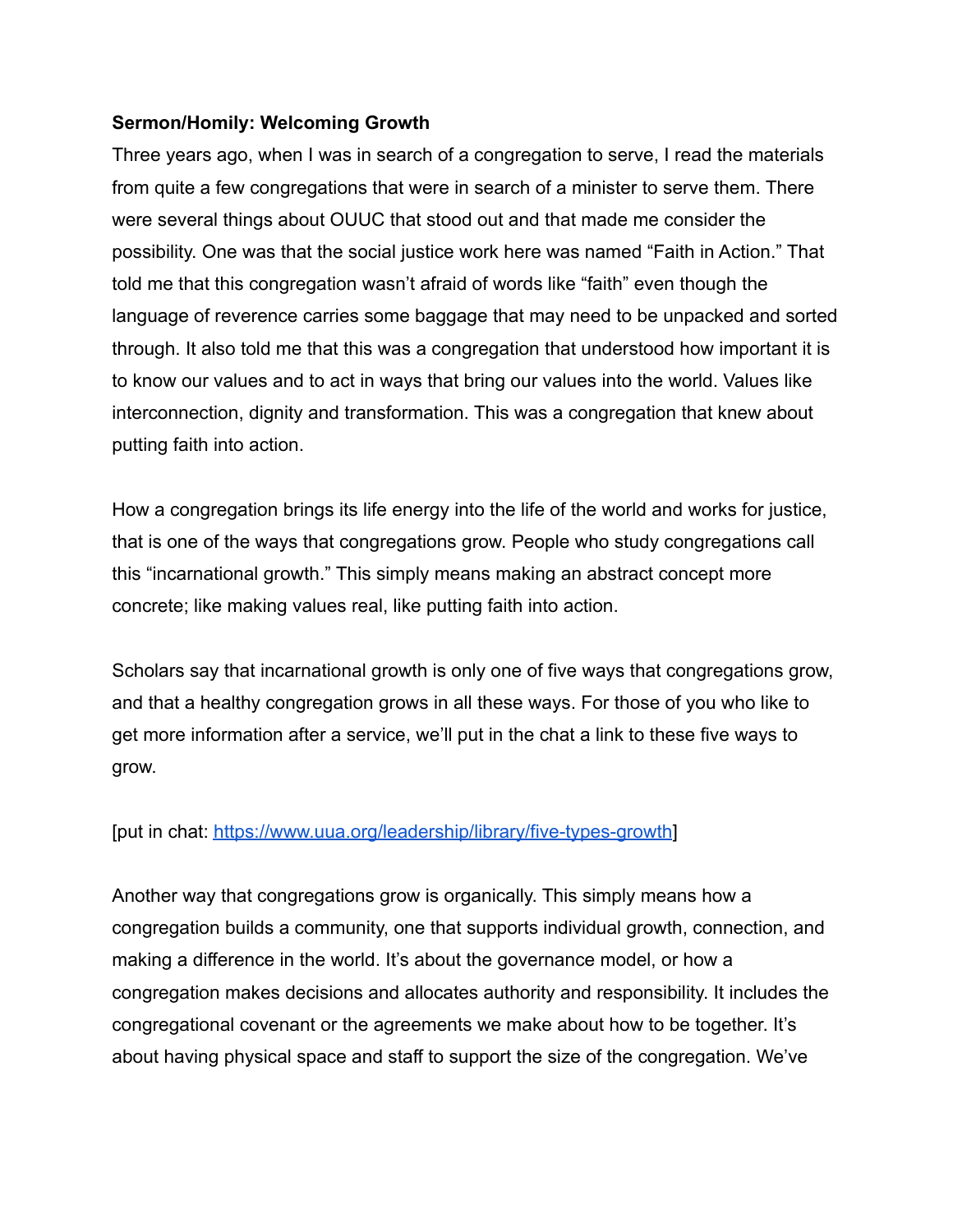learned in the past 2 years that it also means supporting virtual space and infrastructure. Organic growth is nurturing the living fibers that bind us together.

A third way that congregations grow is maturational. This is the ability of a congregation to challenge, support and encourage its members to grow spiritually. This is how a congregation supports us as we deepen our faith and broaden our understanding of the sacred. It is also how we support the spiritual growth of current members and at the same time have a welcome path for newcomers.

This kind of spiritual growth means that we learn to recognize differences, knowing that diversity is a value that helps us all grow. And it's how we handle disagreement and behavior that is out of covenant. A mature and healthy congregation is one that has clear expectations of behavior and that can lovingly hold accountable all those who are in the community.

Just like with people, maturity doesn't happen just because a person or congregation gets older; it requires intentional focus on learning and putting into action the wisdom that comes from that learning.

The fourth way that congregations grow is in connections, meaning how we are connected to the rest of Unitarian Universalism, connected to the Pacific Western Region, and connected to other congregations in Olympia. A growing congregation knows that it is not alone and is connected to something greater.

Last, congregations grow in numbers. Growth in numbers doesn't just mean adding new members; it also means maintaining the number of members already within the congregation and keeping track of losses to understand why they happen. Numerical growth means changing the things that need to be changed in order to retain healthy members. It means acknowledging that some losses are healthy or inevitable when we don't compromise our ethics or principles.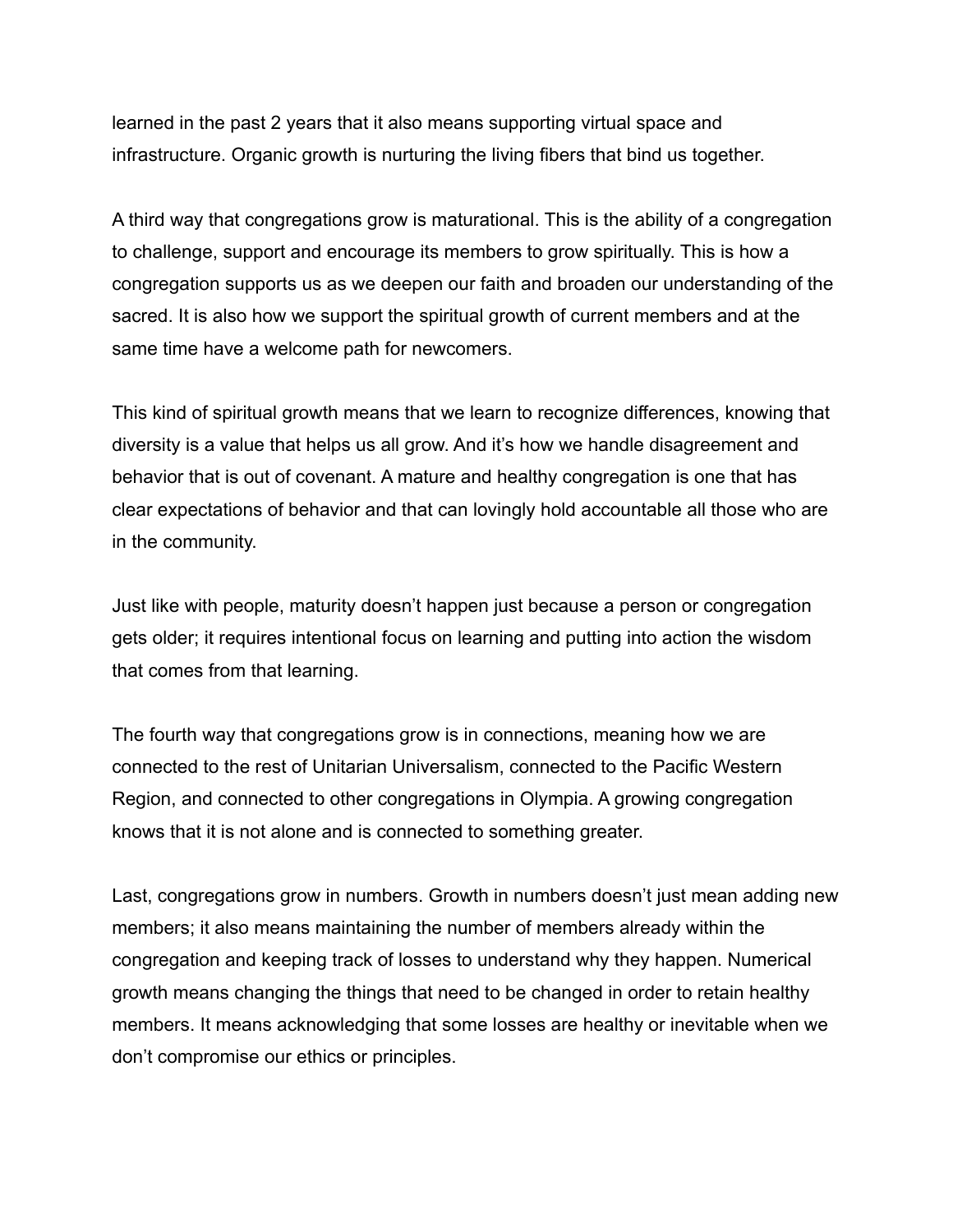As we prepare to celebrate the 70th anniversary of OUUC in June, we can celebrate all the ways OUUC has grown. Some of you have experienced the growth of the congregation from a family-sized fellowship to a mid-sized program-focused congregation. The congregation grew from the little white church in Tumwater to the current building. As the congregation has grown, the structures needed to support the growth have changed with more organization, more staff, and policies. And I hope many of you have grown spiritually. As we grow individually, we also grow collectively. OUUC has grown a lot over the years in all these ways and we must continue to grow in order to be healthy and relevant.

What is clear is that growth means change. It means learning new skills, new ways of being. It means letting go of what no longer serves us or serves the community. It means grieving what we miss from the way things used to be. Growing takes work and sometimes it is painful; grieving sure is painful. Part of maturity is being able to feel our own pain and to be compassionate in the face of another's pain.

Right now, our staff team is learning and growing together by reading "My Grandmother's Hands" by Resmaa Menakem.

The book's subtitle is "Healing Racialized Trauma and the Pathways to Mending Our Hearts and Bodies." We are learning together how supremacy culture has shaped us and shows up in our work.

In his book, Menakem identifies two kinds of pain, clean pain and dirty pain. I know that "clean" and "dirty" have all kinds of meanings and not all of them are useful or just. It helps me to think of it in medical terms: a wound that is clean can heal, a wound that is dirty will get infected and not heal.

Clean pain is the necessary discomfort of healing, the pain needed to mend and that supports growth. Menakem writes:

It's the pain you experience when you know exactly what you need to say or do; when you really, really don't want to say or do it; and you do it anyway. It's also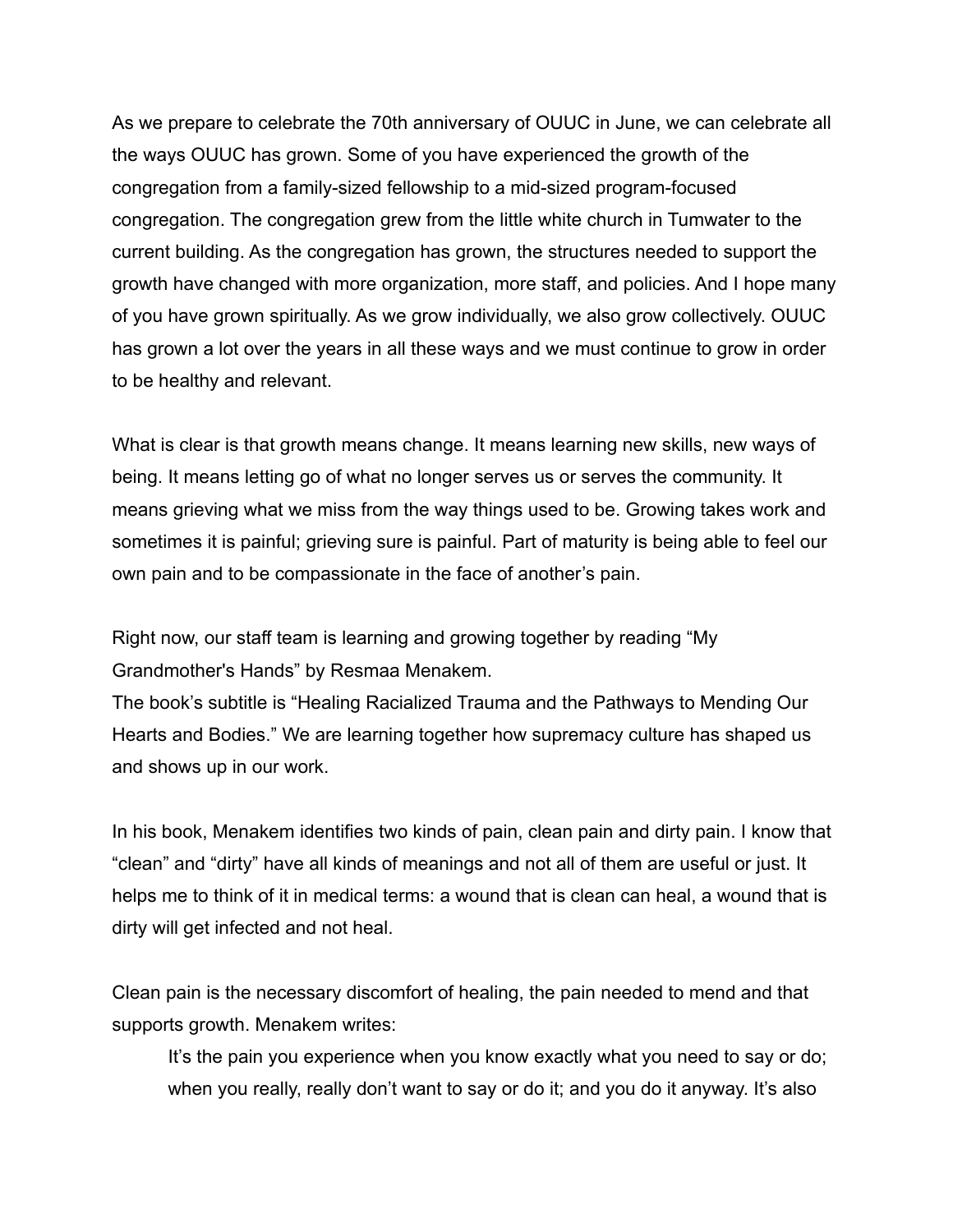the pain you experience when you have no idea what to do; when you're scared or worried about what might happen; and when you step forward into the unknown anyway; with honesty and vulnerability. (p. 19)

I'd name this as the pain of growth, spiritual growth for individuals and for congregations.

The other kind of pain is what Menakem calls dirty pain; the pain of avoidance, blame and denial. It's the pain that we try to lessen by turning away or by hurting others, it's the pain of cruelty and violence in our words or actions. It's the pain that causes us to fight or flee, emotionally or physically. Dirty pain creates more pain; it never leads to healing or health.

When we bring our clean pain to our faith community, when it is a safe place to be vulnerable and share, we can seek comfort; it's one of the ways we minister to each other, we help each other through the pain. We can accompany and witness the growth and healing of each other. It's how we live into our third principle of acceptance and encouraging spiritual growth.

When we bring our dirty pain into our faith community it is the job of the community to notice and name what we are doing, to notice when the pain is hurting others, to shelter those being hurt, and then to help us realize that we are acting out of our unhealthy pain. Even though we are in community, we cannot change someone else or grow for them. We can't feel someone else's pain for them; we can empathize to help them work through it, but we can't take on the pain of another. What we can do is accompany, witness, challenge, and hold each other accountable to our covenant, doing this all with love, an embracing soul.

Growth in maturity requires that we not allow a concern for growth in numbers cause us to compromise our values and principles. Sometimes the kinds of growth are in tension with each other, requiring our careful discernment about values and priorities.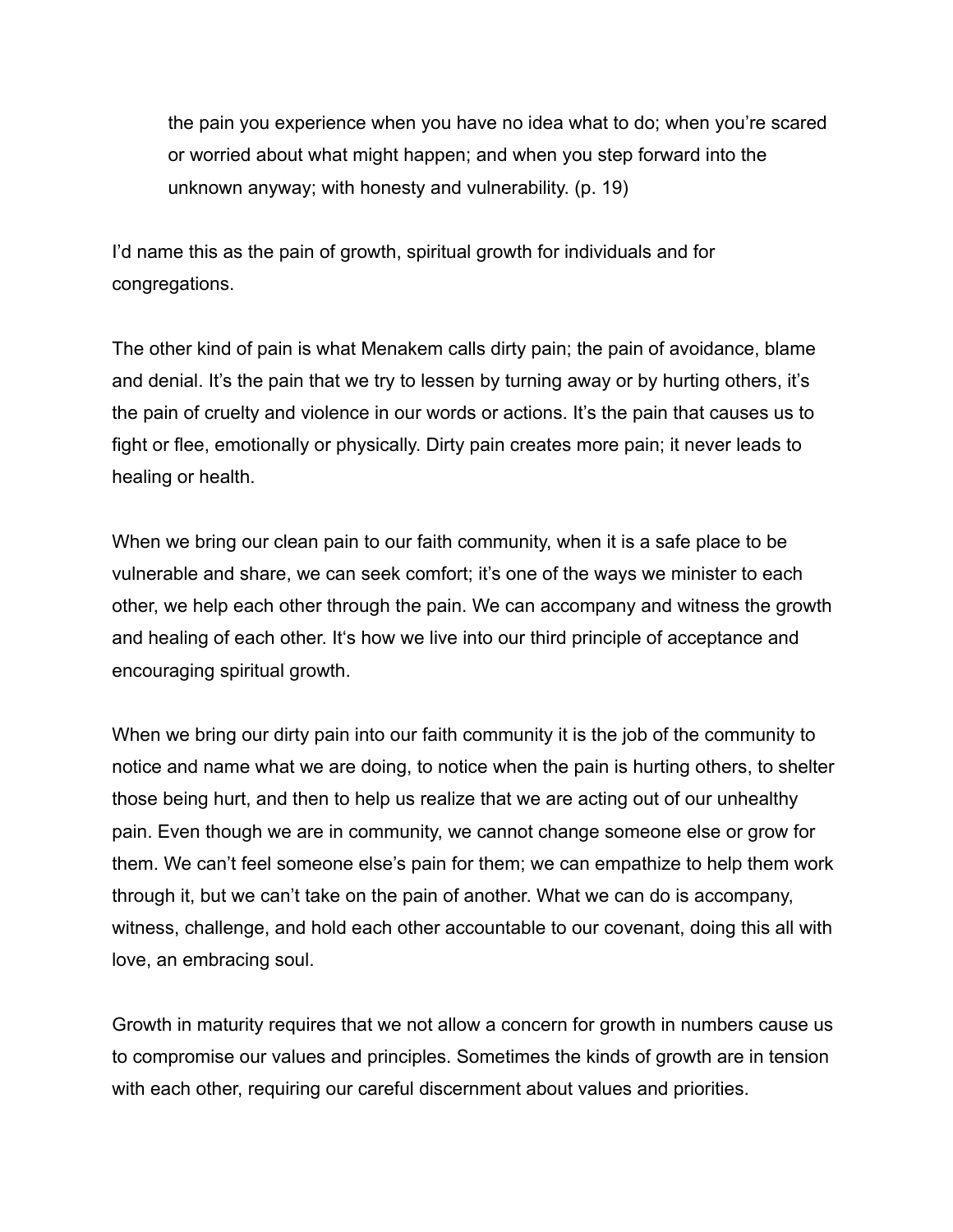As we got to know each other in the minister search process 3 years ago, I heard many stories about how much change and transition OUUC had been through. When I arrived here as your minister, it quickly became clear that some of you had experienced or were experiencing a lot of pain. Some of it was clean pain, pain that was part of a healing process, a process that takes time.

And it was clear that some were left with the results of what Menacam calls dirty pain–avoidance, blame and denial. This kind of pain is not unusual in congregations, especially those with lots of transition. Some of that pain is still here, and it keeps coming back; it will until we address it.

Here are some ways that dirty pain shows up in my life and ways I notice it in the life of our congregation. It's the pain of holding on to a past expecting it to continue, while knowing that it will never be again. The pain of clinging to plans that we love and invested in, and that may not fit a world that has changed. The pain of past conflicts that remain unresolved. The pain of past communal decisions that we as individuals disagree with. It is the pain of avoiding the grief we'd feel if we mourned that past; the discomfort we'd feel if we faced that conflict. It is also the disappointment that the pain is still here. I wonder if any of those sound familiar to you.

Then, 7 months into our new ministry together, we went into COVID. We pivoted with success and we are doing pretty well!

Now, almost 2 years into the global pandemic, there is more pain. We have suffered so many losses, including losses of people dear to us. I feel this pain, too. I grieve the loss of beloved members and friends and the loss of the ministry with you that I had imagined—my imagination back then wasn't creative enough to include a global pandemic and two years of virtual church!

And underneath the new, some of the old pain is still here. I know this is true for myself and I see it is true for our community. The conflicts, disappointments, hurts, and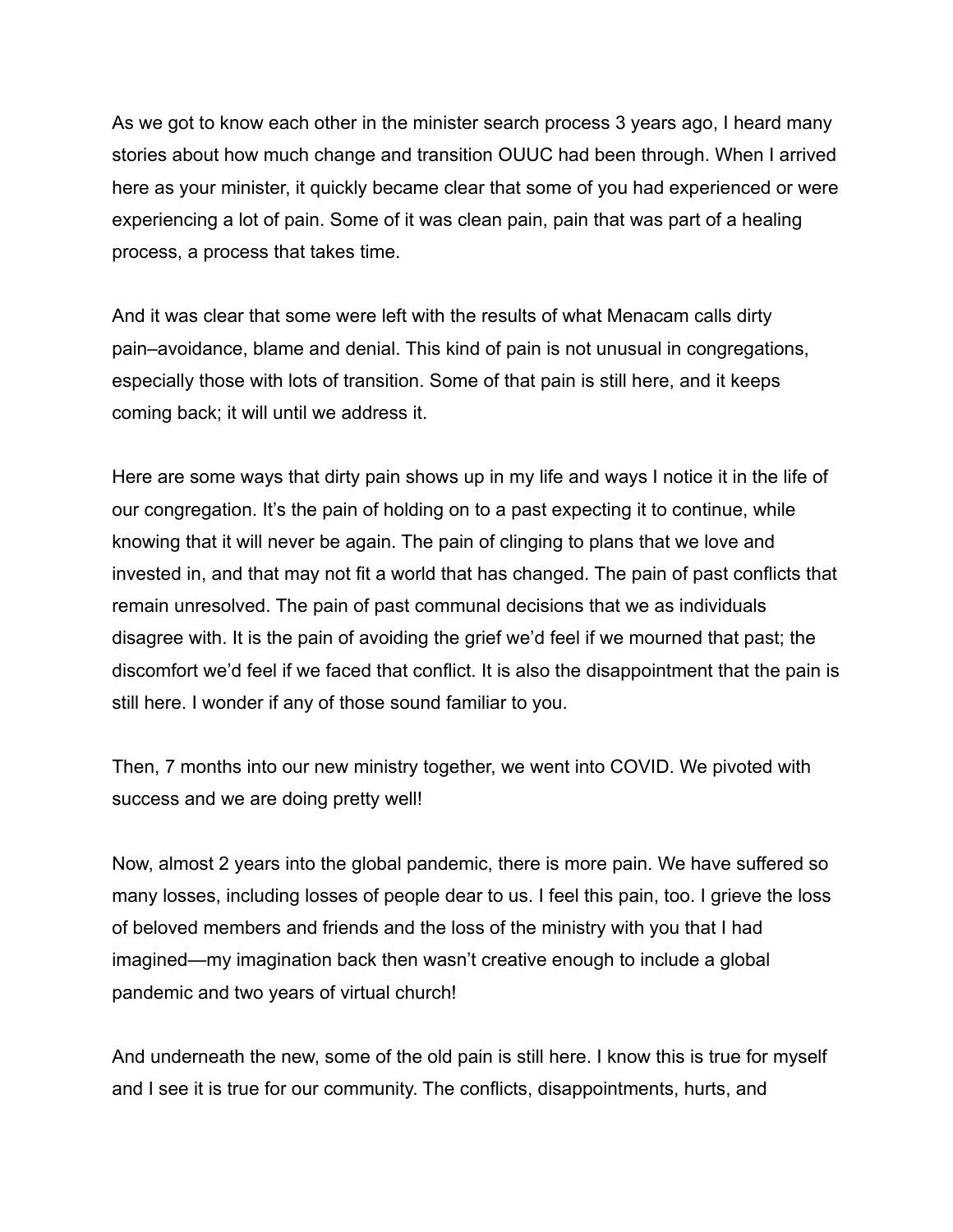challenges resurface, sometimes in familiar ways and sometimes in new ways. The pain of denial, avoidance and blame doesn't heal until we clean the wound. It will hurt for a time, but then the healing can begin. That pain doesn't define any of us as individuals and it doesn't define this congregation; we are more than that. There is much that has been worked through. And there remains work for us to do.

This brings us back to where we started, putting our faith in action. Sometimes we think that putting our faith into action is how we act "out there"--out in the community or out in the world. It is. And it is also how we act in here—how we are in relationship with each other. Putting our faith in action is how we live our values in the congregation: how we treat each other, how we welcome those who are different from us, if and how we transform conflict, how we tend to the building, what we ask of each other and of the staff.

In his essay on the 3rd principle of Unitarian Universalism, Rev. Rob Hardies says that "the purpose of church is to provide spiritual sustenance for world engagement." I agree. There are many wonderful organizations that we can be part of that do good work in the world. What is unique about a faith community, the reason we exist and are so needed, is for spiritual grounding and spiritual growth. At its best, a faith community is where we can discern what we believe and how to act out of those beliefs. A faith community is a place where we can learn and practice the skills of being together: how to listen deeply and speak honestly and directly, how to negotiate differences, and how to transform conflict.

What we learn here is what we bring out there. Here we can learn and practice the skills we need in order to help create the world we envision that is loving, just and healthy. If we don't learn these skills, we add to the hurt in the world rather than help with healing.

As we move through this time of pandemic, one thing is clear: we will never be the same. Ways of being that didn't serve us have been laid bare. Every individual, community, nation and every congregation is being invited to ask who we are now and